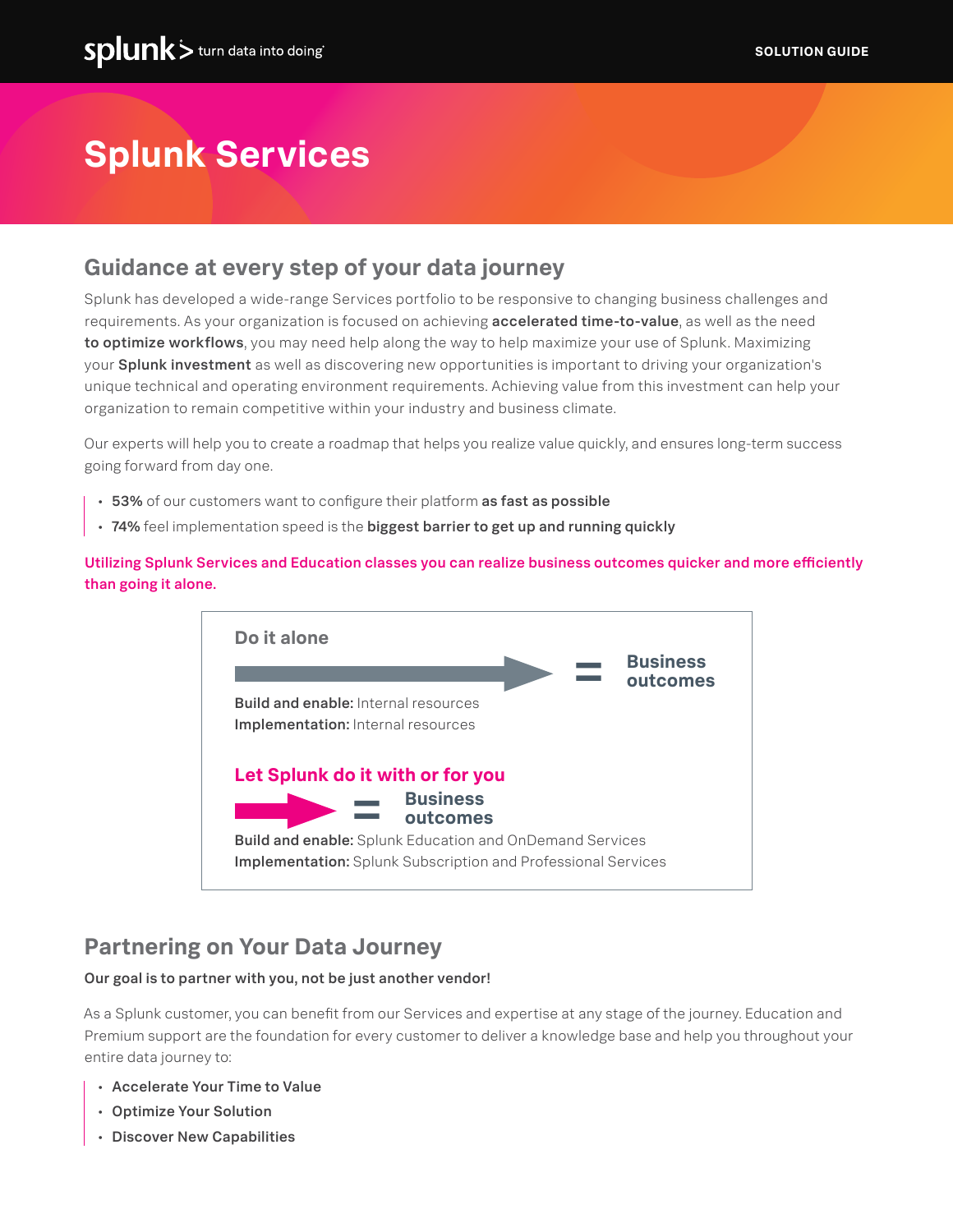## When it comes to accelerating time to value …

- Our implementation Services team can help your organization get up and running fast with Splunk experienced experts
- Adoption Services establish and help execute a prescriptive adoption plan from day one
- And our education and training classes enable you on Splunk with hands-on labs and personal instruction

## Ways to optimize your solution …

- Our OnDemand experts provide fast answers to technical questions to help you get your Splunk envoirnment up and running quickly
- Education and training can serve to elevate your usage of Splunk with structured learning paths
- Assigned Expert Services can provide a value realization path for realizing business outcomes

## Discover new capabilities for getting value from Splunk …

- Our education and training offerings can help you grow your knowledge base with advanced and specialist level courses
- Strategic advisory can assist you to unlock additional value and discover untapped opportunities
- Proven solutions can maximize Splunk's benefits with workflows built specifically for you, based on your environment whether on premise, in the cloud or a hybrid approach

## **The value of Splunk Services across your Journey!**

Splunk has an incredible team of experienced experts to support you every step of the way:

- We have built and delivered over 3800 Splunk SOC's for customers like you
- Over 2000 experts worldwide are available to support you when you need
- Our experts have helped customers achieve 4000+ Accreditations per year
- We will partner with you and your team to design and position Splunk Services for your environment
- Guidance to achieve faster outcomes, drive adoption and accelerate growth for your organization

# **Splunk offers flexible Services to support you at any point in your data journey!**

Splunk offers flexible Services to support you when you need it.

These include:

## • Education & Training

- Instructor led courses
- Certifications
- eLearning
- OnDemand Services
	- Subscription and credit based
	- Advisory & assessment services

#### • Professional Services

- Prescriptively mapped projects
- Scope of work to drive desired business outcomes
- Assigned Experts
	- Dedicated technical advisors
	- Implementation Services for a prescriptive, outcome based delivery framework